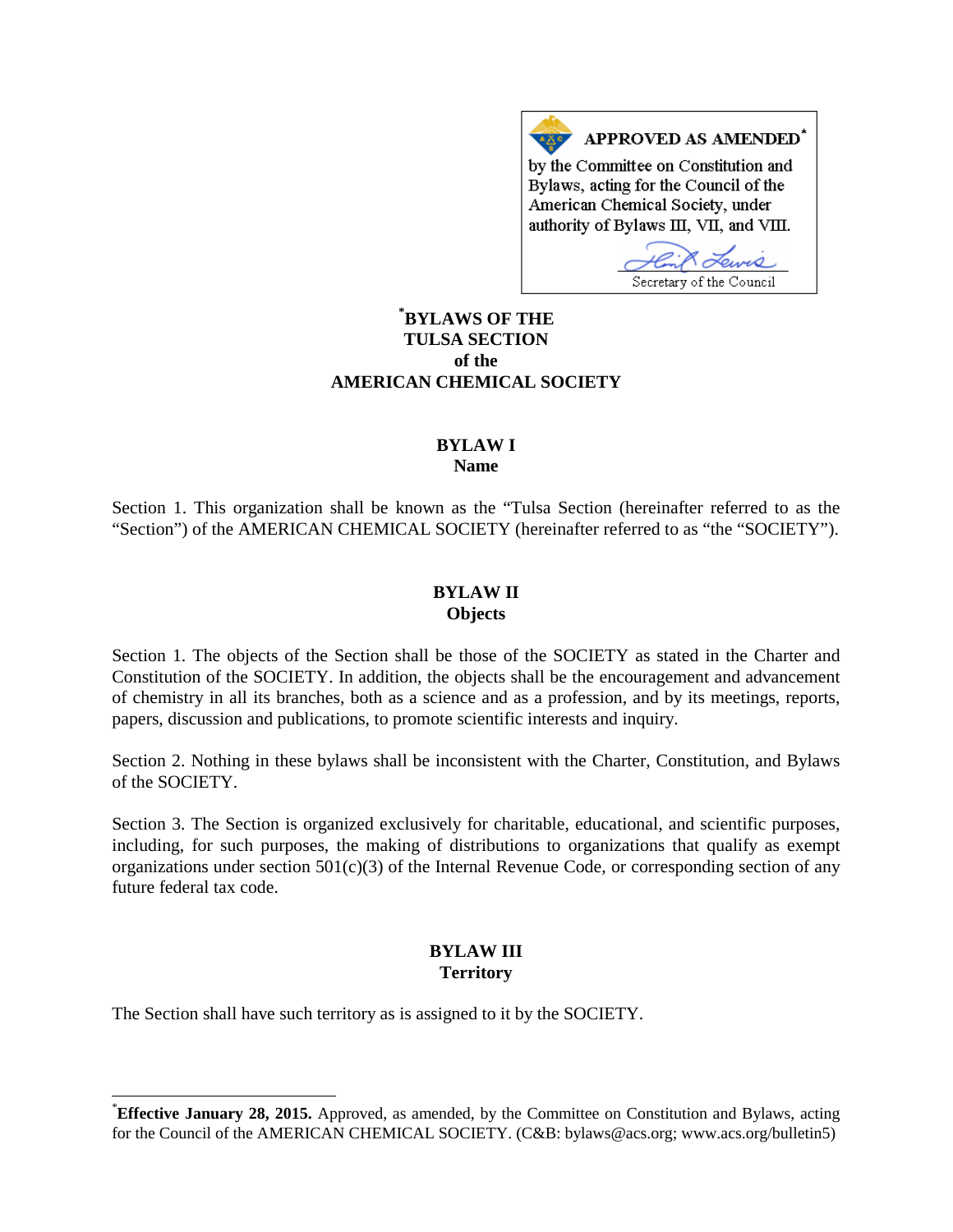## **BYLAW IV Members and Affiliates**

Section 1. The rolls of the Section shall include those members and Society Affiliates of the SOCIETY residing within the territory of the Section provided that exceptions to this rule may be made in conformity with the Constitution and Bylaws of the SOCIETY.

Section 2. The Section may have Local Section Affiliates as authorized in the Constitution and Bylaws of the SOCIETY. A Local Section Affiliate shall retain affiliate status only so long as payment is made of Local Section Affiliate dues of not less than two dollars (\$2.00) per annum.

Section 3. Members and affiliates shall have such rights and privileges as are accorded them by the Constitution and Bylaws of the SOCIETY.

Section 4. STUDENT MEMBERS may not serve as Councilors, Alternate Councilors, or Temporary Substitute Councilors.

Section 5. A Society Affiliate or a Local Section Affiliate may not vote for or hold an elective position of the Section, vote on Articles of Incorporation or bylaws of the Section. A Society Affiliate may not serve as a voting member of the Executive Committee; a Local Section Affiliate may not serve as a member of the Executive Committee. Society Affiliates may be appointed as Committee Chairs.

#### **BYLAW V**

### **Officers, Executive Committee, Groups, and Councilors**

Section 1. The officers of the Section shall be members of the SOCIETY and the Section and shall consist of the Chair, Chair-Elect, Secretary, and Treasurer. The Secretary and Treasurer positions may be held by the same person.

Section 2. The Executive Committee shall consist of the officers, the Councilors, the Alternate Councilors, and four Directors, elected by the members. Nonvoting members of the Executive Committee shall consist of the Immediate Past Chair and the chairs of the standing committees. The Executive Committee shall be the governing body of the Section and as such shall have full power to conduct, manage, and direct the business and affairs of the Section in accordance with the Constitution and Bylaws of the SOCIETY and these bylaws.

Section 3. The Executive Committee shall meet upon due notice to its members at the call of the Chair or at the request of a majority of the members of the Executive Committee. A quorum shall be a majority of the members of the Executive Committee.

Section 4. The Executive Committee shall elect the Section's delegate to the Oklahoma Chemist Award Committee, giving consideration to that Committee's recommendation as to the term of office. This delegate shall also serve as Chair of the Section's Awards Committee for the same term.

Section 5. The Executive Committee shall have the exclusive power to set the conditions and determine the recipient of any award made by the Section on its own behalf.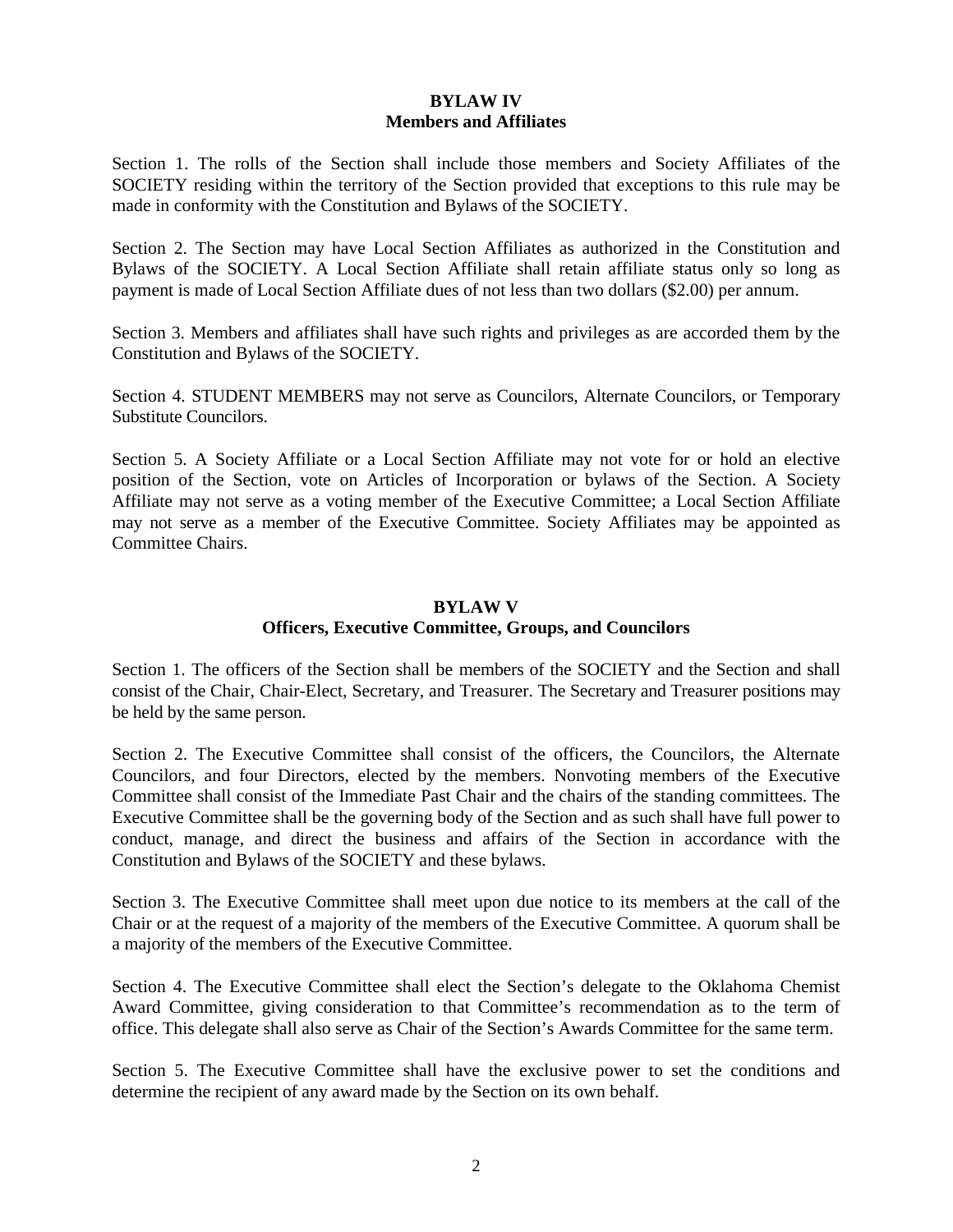Section 6. The Executive Committee may enter into an agreement with one or more other Sections of the SOCIETY to publish a Local Section publication jointly for the benefit of the members of all Sections covered by the agreement. Such agreement shall include the formation of a Board of Publications on which each Section will have two representatives to direct and supervise the details of publication. The Chair and Chair-Elect of the Tulsa Section shall be its representatives on the Board of Publications.

Section 7. Groups may be established by the Executive Committee among the members of the Section based, insofar as practicable, upon common professional association and devoted to the promotion of one or more branches of chemistry. Each Group shall operate in conformity with the bylaws of, and shall be responsible to the Section. Each Group shall have a Group Leader appointed by the Section Chair. However, upon presentation to the Executive Committee of a petition naming a representative for any Group and signed by over 50 of the Section members assigned to that Group, the member so named will immediately assume the position as Group Leader for the balance of the calendar year term.

Section 8. The duties of the officers shall be such as usually pertain to their offices, together with those required by these bylaws, by the Constitution and Bylaws of the SOCIETY, and such other duties as may be assigned to them from time to time by the Executive Committee.

- a. The duties of the Chair shall be to preside at meetings of the Executive Committee, to carry into effect the decisions and recommendations of that Committee, to preside at all business meetings of the Section, to appoint the committee chairs and committee members of all committees except those of the Nominating Committee and the Awards Committee, to act as coordinator in planning the Section's activities, and to carry out the duties required by the Constitution and Bylaws of the SOCIETY. In the absence of the Chair, the duties of the office shall devolve upon the Chair-Elect.
- b. The Chair-Elect shall be Program Chair.
- c. The duties of the Secretary shall be to keep a record of the minutes of the meetings of the Section and of the Executive Committee, to maintain a list of members and affiliates, to send to members and affiliates such notices as the business of the Section may require, to submit a report to the Section at its annual meeting, and to carry out the duties required by the Constitution and Bylaws of the SOCIETY and elsewhere in these bylaws. The Secretary may be allowed such sums for clerical assistance as may be approved by the Executive Committee. The term of office shall be for one year; reelection is permissible.
- d. The Treasurer shall have charge of the funds of the Section, keep an accurate record of all receipts and disbursements, receive dues, and make those disbursements approved by the Executive Committee. The Treasurer shall render an account of all transactions and of the financial condition of the Section to the Executive Committee at times set by the Committee, and shall submit such reports as are required by the Constitution and Bylaws of the SOCIETY. The term of office shall be for one year; reelection is permissible.

## Section 9. Vacancies

a. In the event of a vacancy in the office of Chair, the Chair-Elect shall assume the duties of the Chair for the remainder of the term. In such case, the person moving into the position of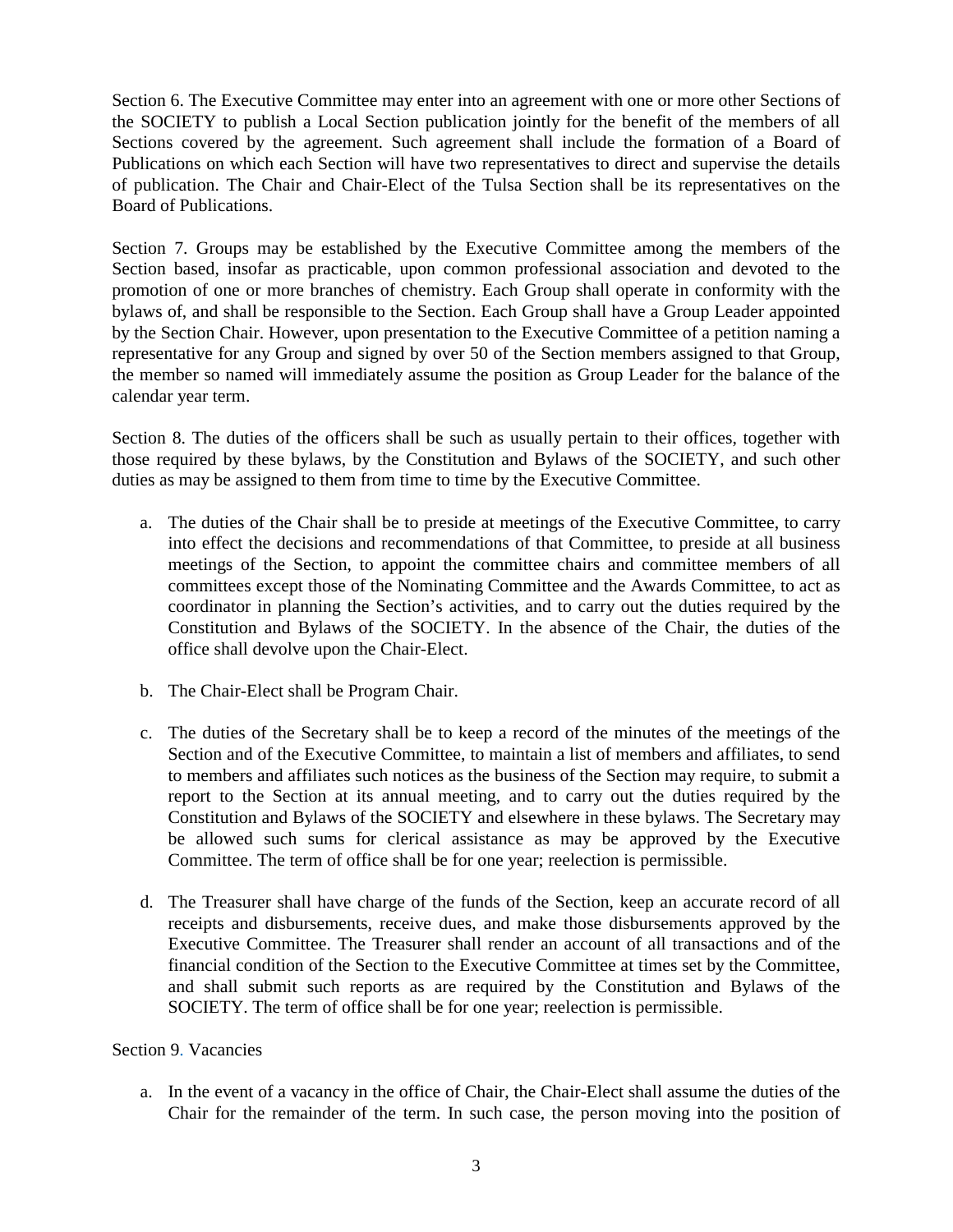Chair shall also hold that position during the normal year as Chair as part of the leadership transition.

- b. All other vacancies shall be filled by majority vote of the Executive Committee through interim appointment for the period up to the next annual election. At that time, the procedures for election as outlined in the bylaws of the Section shall be followed.
- c. An interim appointee to the vacated office of Chair-Elect shall not automatically succeed to the office of Chair. At the next election, both a Chair and a Chair-Elect shall be elected.

### Section 10. Councilors and Alternate Councilors

- a. The Section shall have Councilors and Alternate Councilors as provided in the Constitution and Bylaws of the SOCIETY. The Section's Councilors and Alternate Councilors shall carry out those duties assigned to them by the Constitution and Bylaws of the SOCIETY.
- b. Councilors and Alternate Councilors shall be elected from the MEMBERS for three-year terms beginning January 1. Reelection is permissible. Councilors shall be elected in separate years, whenever possible, to provide for a rotation of terms in accordance with the Constitution of the SOCIETY.
- c. In the event that a Councilor is unable to attend a specified meeting of the Council of the SOCIETY, the Chair of the Section shall appoint one of the Alternate Councilors to serve as Councilor at the specified meeting. Such appointment of an Alternate Councilor shall be for only one meeting.
- d. If every Councilor and Alternate Councilor of the Section will be absent from a Council meeting, thus leaving the Section without representation at such meeting, the Executive Committee may designate one MEMBER of the Section as a Temporary Substitute Councilor in accordance with the Bylaws of the SOCIETY.
- e. The Executive Committee shall designate any Councilors to be disqualified under SOCIETY Bylaw provisions for reallocation of Councilors among the Sections.
- f. Any vacancy in the position of Councilor or Alternate Councilor shall be filled for the remainder of the unexpired term at the time of the next annual election. The vacancy may be filled until the next annual election by appointment by the Executive Committee.

## **BYLAW VI Manner of Election and Terms of Office**

Section 1. Elected officers of the Section shall serve for a term of one year beginning on January 1 or until their successors are elected. At the end of the Chair-Elect's term of office, the Chair-Elect shall succeed to the office of Chair. Officers, Councilors, and Alternate Councilors shall be elected by a ballot of those eligible to vote.

Section 2. Terms of the four Directors shall be for two years beginning January 1, with two of the terms beginning each year.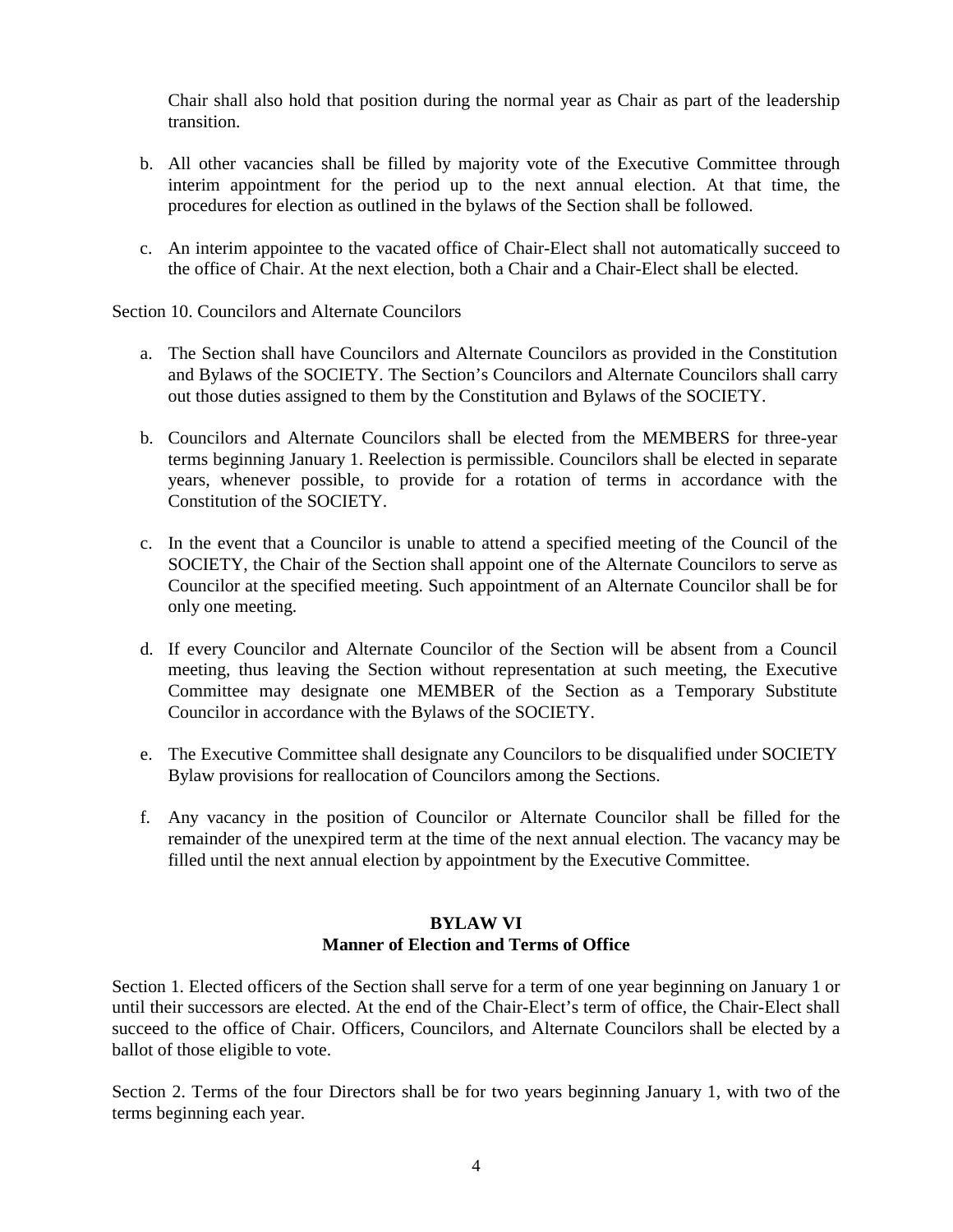Section 3. In September of each year, the Nominating Committee shall report to the membership its nominations for each office to be filled. Prior to October 15, any member of the Section may, in writing or from the floor at a meeting, nominate additional candidates for office, if the nomination is seconded by another member. Nominations so made shall be equally valid as those from the Nominating Committee. All candidates nominated shall have indicated willingness to serve if elected. The Chair of the Section may not serve on the Nominating Committee.

Section 4. The candidates for each office shall be listed in an order to be selected by lot on a ballot to be distributed to each member of the Section by November 1. A paper ballot will be mailed to any member who requests it.

Section 5. The Nominating Committee shall tabulate the ballots not later than November 15. The candidate for each office receiving the largest number of votes shall be declared elected. In case of a tie vote, the Executive Committee, by ballot, shall elect from among the candidates who share the tie vote; the candidate receiving the largest number of votes shall be declared elected.

The results shall be announced by the Section Chair as soon as possible after the election, and also published in the Section's newsletter and/or on the Section's website soon thereafter. The results shall be certified to the Executive Director of the SOCIETY not later than December 1 in accordance with the Bylaws of the SOCIETY.

Section 6. In accordance with the SOCIETY's Bylaws, balloting procedures should ensure fair balloting that is open to all eligible members, protection against fraudulent balloting, and the timely reporting and archiving of balloting results.

## **BYLAW VII Recall of Elected Officials**

Section 1. The elected officials of the Section (officers and elected Executive Committee members) are subject to recall for neglect of duties or conduct injurious to the SOCIETY. Recall procedures are not applicable to Councilors and Alternate Councilors.

Section 2. The recall of an official shall be initiated when a signed petition, indicating in writing the specific charges and reasonable substantiating evidence is submitted to the Chair from at least five members of the Section. In the event the Chair is the official in question, the Chair-Elect shall receive the petition and shall assume the duties of the Chair with respect to this issue until the issue is resolved.

Section 3. The Chair shall, without delay, determine that the petitioners are aware of the gravity of their actions and the procedures to be followed. The Chair shall seek an alternate resolution to the problem and a withdrawal of the petition at this time. In the absence of a resolution to the problem, the Chair shall notify the members of the Executive Committee and call a special meeting within thirty days.

a. The Executive Committee shall promptly continue the recall process or dismiss the petition as ill-founded or find an alternate resolution to the problem. The Chair shall promptly inform the petitioners and the official of the decision of the Executive Committee. If no contact with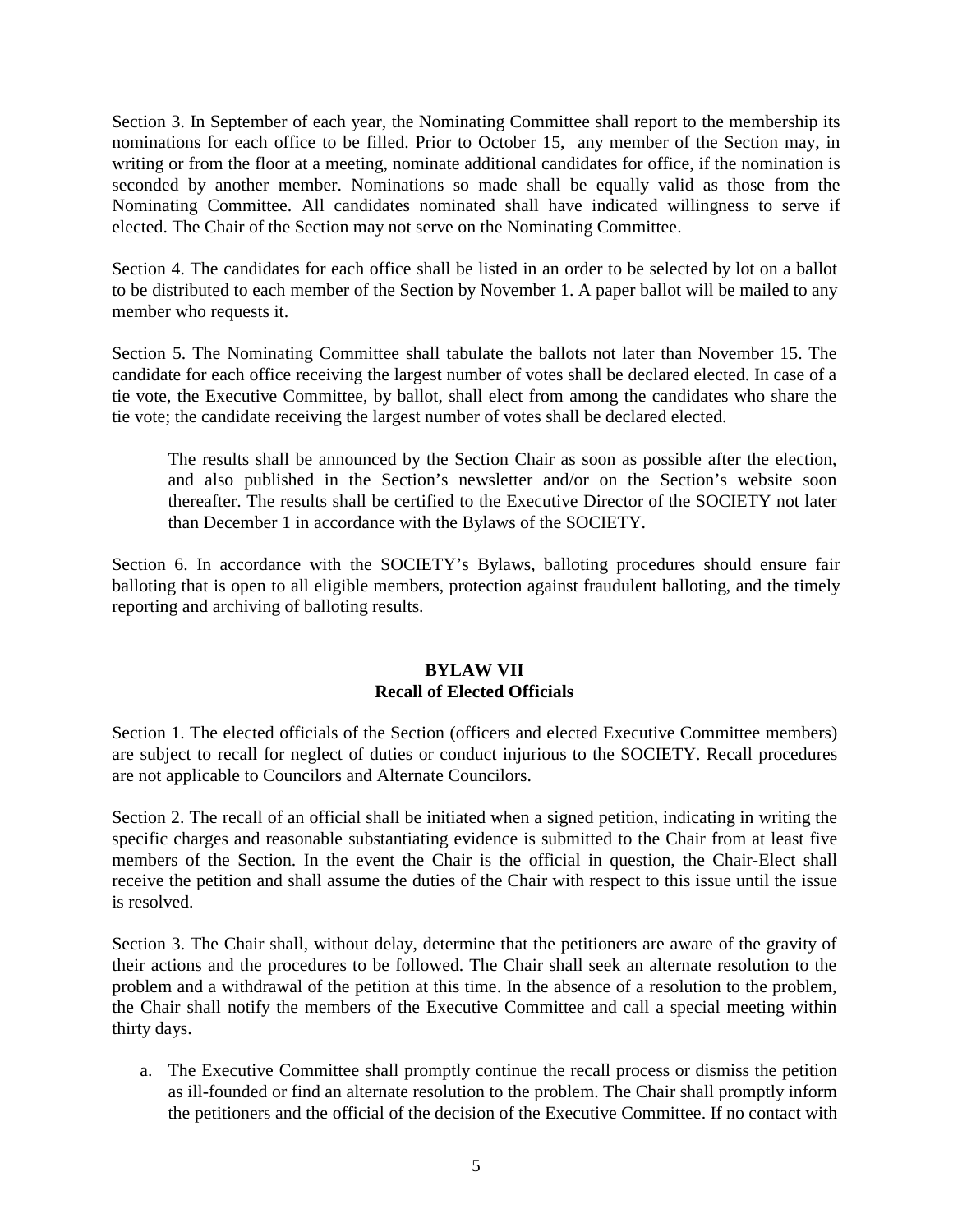the official can be made after a reasonable effort, the Executive Committee may remove the official in question with a two-thirds (2/3) vote of the remaining members.

- b. If the proceedings continue:
	- (1) The Chair shall assign the duties of the official to another MEMBER of the Section until the issue is resolved.
	- (2) The official shall be offered an opportunity to answer the allegations in the petition before the Executive Committee. A certified letter shall be sent to the last known address on the official SOCIETY membership roll. Upon notification, the official shall have thirty days to make a written response to the allegations.
	- (3) The Executive Committee shall decide whether or not to proceed after studying the official's response. The Chair shall inform the official and the petitioners of the decision of the Executive Committee. If the Executive Committee decides that the proceedings shall continue, the official shall choose one of the following options:
		- (a) The official may resign.
		- (b) The official may request a recall vote. Section members shall be informed, through brief written statements prepared by the Executive Committee and the official, of the issues involved with the recall vote. Both statements shall be distributed to the members before the vote conducted by ballot. A paper ballot will be mailed to any member who requests it. At least two-thirds  $(2/3)$  of votes cast shall be required for the official to be removed from office. The membership shall be informed of the results of the recall vote.
		- (c) The official may request a hearing and a recall vote by the remaining members of the Executive Committee. A two-thirds  $(2/3)$  vote of the remaining members of the Executive Committee shall be required to recall the official.
		- (d) The official may choose not to respond and thus forfeit the position.

Section 4. The vacancy provisions of these bylaws shall be used to fill a vacancy caused by a recall process. The Executive Director of the SOCIETY shall be informed of the recall and the filling of the vacancy.

#### **BYLAW VIII Committees**

Section 1. The Executive Committee shall establish committees as necessary for the proper operation of the Section.

Section2. The Section shall have the following standing committees: Program, Publicity, Membership and Hospitality, Nominating, and Awards.

a. The Membership and Hospitality Committee shall be responsible for obtaining and welcoming new members, and for greeting new members and guests at meetings.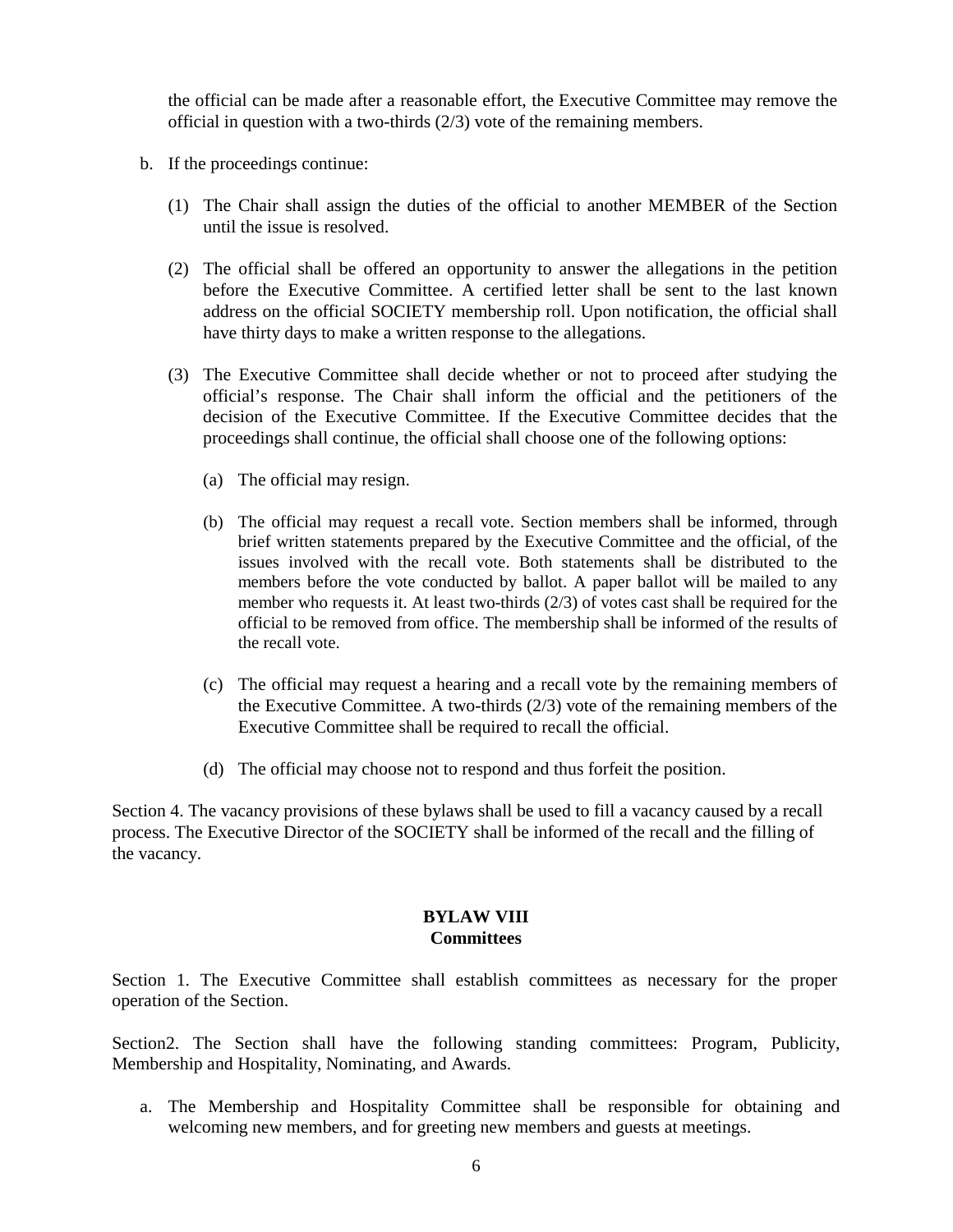- b. The Publicity Committee shall be responsible for the Section's publicity.
- c. The Program Committee shall be responsible for arranging the programs of the meetings.
- d. The Awards Committee shall solicit from Section members, nominations for candidates for Section and SOCIETY awards, including the Oklahoma Chemist Award.
- e. The duties of the Nominating Committee are specified elsewhere in these bylaws.

## **BYLAW IX Meetings**

Section 1. The Section shall hold regular meetings at places and times designated by the Executive Committee. The Executive Committee shall designate one of the regular meetings of the Section as the annual meeting.

Section2. The Section may have special business meetings upon the written request of a majority of the Executive Committee or upon the written request of 25 members of the Section. Such request shall be received by the Secretary at least ten days before the date requested for the meeting and shall state the exact nature of the business intended to be transacted. No other business shall transpire at such meetings. Special meetings of the Section may be held by means of electronic communications technology that permits those in attendance to read or hear the proceedings substantially concurrently with their occurrence, to vote on matters submitted, to pose questions, and to make comments.

Section 3. Due notice of all meetings shall be sent to each member and affiliate of the Section. A quorum for all meetings of the Section to transact business shall consist of 10 members of the Section. No business shall be conducted in the absence of a quorum.

Section 4. The Executive Committee shall set the order of business for regular meetings of the Section. The order of business may be suspended by a majority vote of the members present at any regular meeting.

Section 5. If necessary, meetings of the Executive Committee may be held by means of electronic communications technology that permits those in attendance to read or hear the proceedings substantially concurrently with their occurrence, to vote on matters submitted, to pose questions, and to make comments.

Section6. The most recent edition of *Robert's Rules of Order Newly Revised* shall be the parliamentary authority for all matters not covered in these bylaws or in the SOCIETY's documents.

## **BYLAW X Finances**

Section 1. The fiscal year of the Section shall be the same as the calendar year.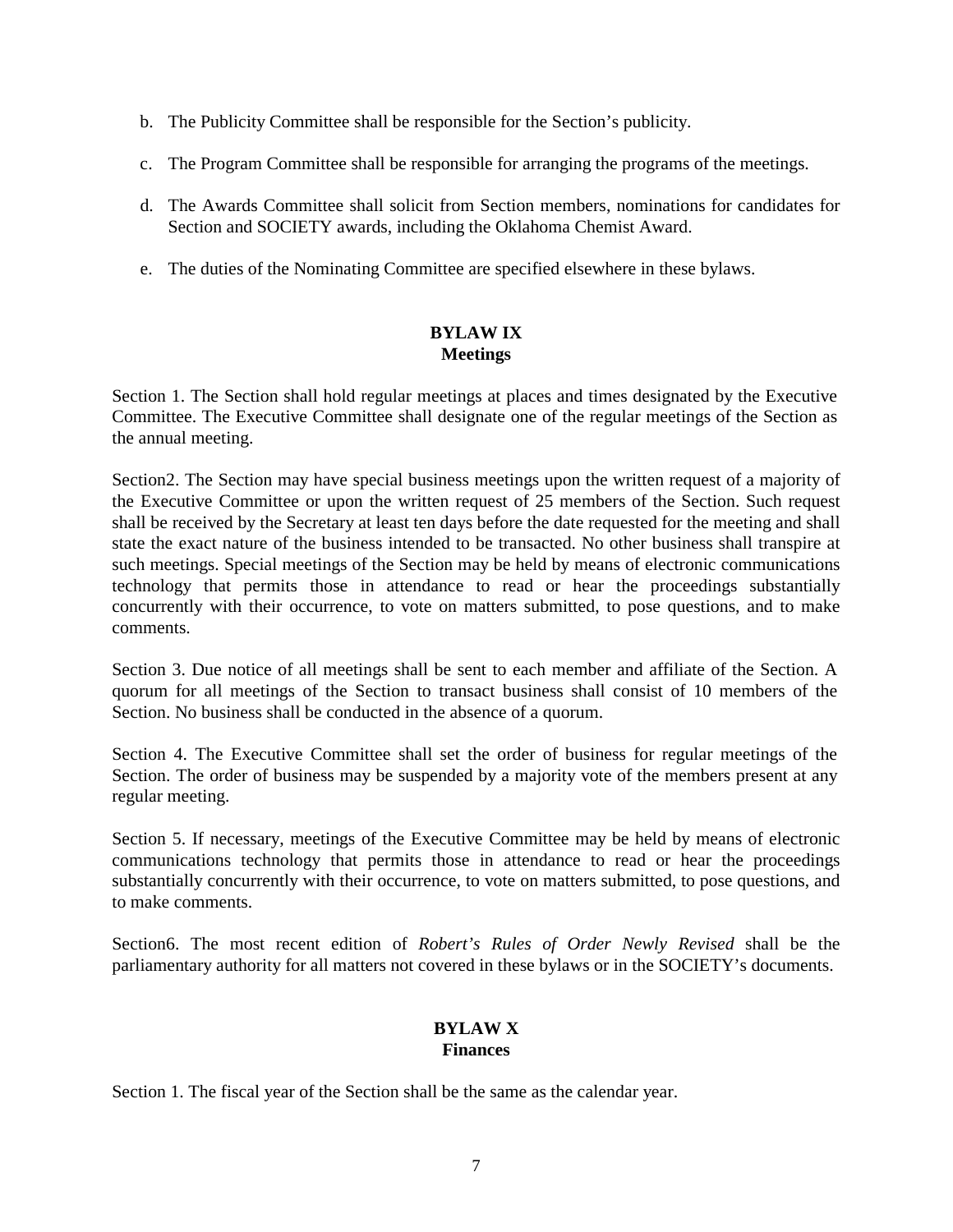Section2. The annual dues of Local Section Affiliates shall be determined by the Executive Committee in accordance with the Constitution and Bylaws of the SOCIETY, and as mentioned elsewhere in these bylaws.

Section 3. The Section may raise or collect funds to be expended for local purposes, and may have the entire management and control of such funds insofar as such management and control shall not conflict with any provision of these bylaws or with the Constitution or Bylaws of the SOCIETY.

Section 4. The Section may receive donations or bequests made to it, and may expend or invest the same on behalf of the Section. Such expenditures or investments shall be made by the Treasurer of the Section upon authorization by the Executive Committee.

Section 5. Members of the Section may be assessed voluntarily Local Section dues in an amount set by the Executive Committee. The Executive Committee shall have the option to waive or discount dues for STUDENT MEMBERS and for others as provided in the SOCIETY's bylaws for waived or discounted dues. Society Affiliates may be assessed annual Local Section dues in an amount set by the Executive Committee.

Section 6. An annual audit shall be conducted by two or more disinterested members, appointed by an officer with no authority to disburse funds. The audit report shall be submitted to the Executive Committee by January 31.

## **BYLAW XI Amendments**

Section 1. A petition to amend the bylaws may be initiated by the Executive Committee, or by petition signed by at least 15 members of the Section. If the proposed amendment is approved by the Executive Committee, it shall if practical, be submitted to the SOCIETY's Committee on Constitution and Bylaws for review. After any required changes are incorporated, and any recommended changes reviewed and accepted or rejected by the Executive Committee or a majority of the petitioners, the Secretary shall, as soon as practical, distribute the amendment(s) to each member of the Section with either notice of the next meeting or notice of a ballot on the amendment.

Section 2. If a proposed amendment is not approved by a majority of the Executive Committee, and if the petition is signed by at least 25 members of the Section, it shall if practical, be submitted to the SOCIETY's Committee on Constitution and Bylaws for review before being distributed to the members of the Section. After any required changes are incorporated, and any recommended changes reviewed and accepted or rejected by a majority of the petitioners, the Secretary shall, as soon as practical, distribute the amendment(s) to each member of the Section with either notice of the next meeting or notice of a ballot on the amendment.

Section. 3. At least two-thirds (2/3) of votes cast shall be required to approve the amendment.

Section. 4. The Secretary shall distribute the outcome of the vote regarding the amendment(s) to the Section members and within one month shall meet all requirements for submitting the results to the Committee on Constitution and Bylaws.